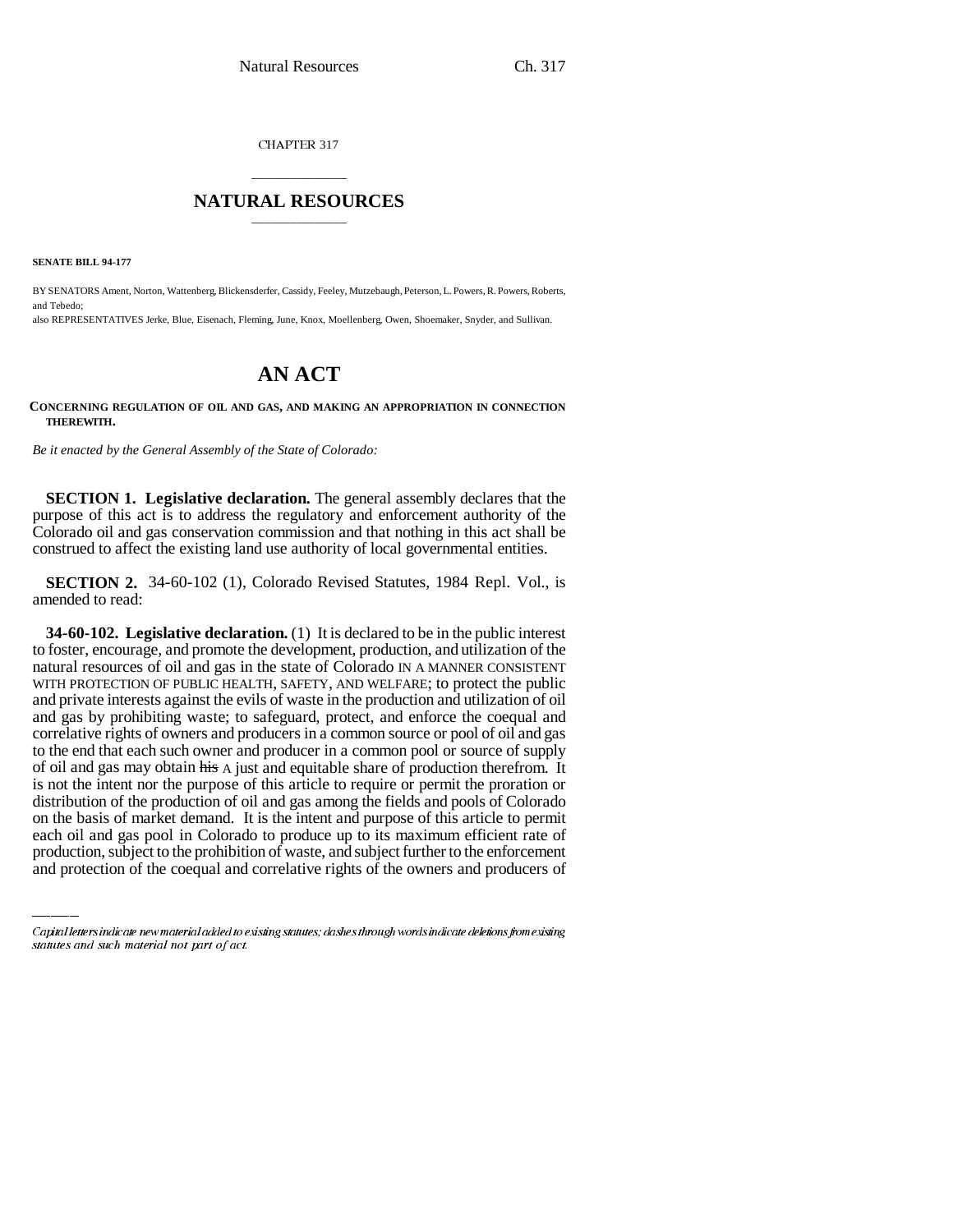a common source of oil and gas, so that each common owner and producer may obtain his A just and equitable share of production therefrom.

**SECTION 3.** 34-60-103, Colorado Revised Statutes, 1984 Repl. Vol., is amended BY THE ADDITION OF THE FOLLOWING NEW SUBSECTIONS to read:

**34-60-103. Definitions.** As used in this article, unless the context otherwise requires:

(4.5) "EXPLORATION AND PRODUCTION WASTE" MEANS THOSE WASTES THAT ARE GENERATED DURING THE DRILLING OF AND PRODUCTION FROM OIL AND GAS WELLS OR DURING PRIMARY FIELD OPERATIONS AND THAT ARE EXEMPT FROM REGULATION AS HAZARDOUS WASTES UNDER SUBTITLE C OF THE FEDERAL "RESOURCE CONSERVATION AND RECOVERY ACT OF 1976", 42 U.S.C. SEC. 6901 TO 6934, AS AMENDED.

(6.5) "OIL AND GAS OPERATIONS" MEANS EXPLORATION FOR OIL AND GAS, INCLUDING THE CONDUCT OF SEISMIC OPERATIONS AND THE DRILLING OF TEST BORES; THE SITING, DRILLING, DEEPENING, RECOMPLETION, REWORKING, OR ABANDONMENT OF AN OIL AND GAS WELL, UNDERGROUND INJECTION WELL, OR GAS STORAGE WELL; PRODUCTION OPERATIONS RELATED TO ANY SUCH WELL INCLUDING THE INSTALLATION OF FLOWLINES AND GATHERING SYSTEMS; THE GENERATION, TRANSPORTATION, STORAGE, TREATMENT, OR DISPOSAL OF EXPLORATION AND PRODUCTION WASTES; AND ANY CONSTRUCTION, SITE PREPARATION, OR RECLAMATION ACTIVITIES ASSOCIATED WITH SUCH OPERATIONS.

(6.8) "OPERATOR" MEANS ANY PERSON WHO EXERCISES THE RIGHT TO CONTROL THE CONDUCT OF OIL AND GAS OPERATIONS.

(7.5) "PERMIT" MEANS ANY PERMIT, SUNDRY NOTICE, NOTICE OF INTENTION, OR OTHER APPROVAL, INCLUDING ANY CONDITIONS OF APPROVAL, WHICH IS GRANTED, ISSUED, OR APPROVED BY THE COMMISSION.

(10.5) "SURFACE OWNER" MEANS ANY PERSON OWNING ALL OR PART OF THE SURFACE OF LAND UPON WHICH OIL AND GAS OPERATIONS ARE CONDUCTED, AS SHOWN BY THE TAX RECORDS OF THE COUNTY IN WHICH THE TRACT OF LAND IS SITUATED, OR ANY PERSON WITH SUCH RIGHTS UNDER A RECORDED CONTRACT TO PURCHASE.

**SECTION 4.** 34-60-104 (2) (a), Colorado Revised Statutes, 1984 Repl. Vol., as amended, is amended to read:

**34-60-104. Oil and gas conservation commission - report - publication.** (2) (a) EFFECTIVE JULY 1, 1994, the commission shall consist of  $\frac{1}{\sqrt{2}}$  SEVEN members appointed by the governor, with the consent of the senate. At least one member shall be appointed from each congressional district in the state; EXCEPT THAT ONE MEMBER SHALL BE FROM WEST OF THE CONTINENTAL DIVIDE. One member TWO MEMBERS shall NOT be a member of the public sector who is not employed by the oil and gas industry AND SHALL BE INDIVIDUALS WITH FORMAL TRAINING OR SUBSTANTIAL EXPERIENCE IN AGRICULTURE, LAND RECLAMATION, ENVIRONMENTAL PROTECTION, OR SOIL CONSERVATION. FIVE MEMBERS SHALL BE INDIVIDUALS WITH SUBSTANTIAL EXPERIENCE IN THE OIL AND GAS INDUSTRY, AND AT LEAST TWO OF SAID FIVE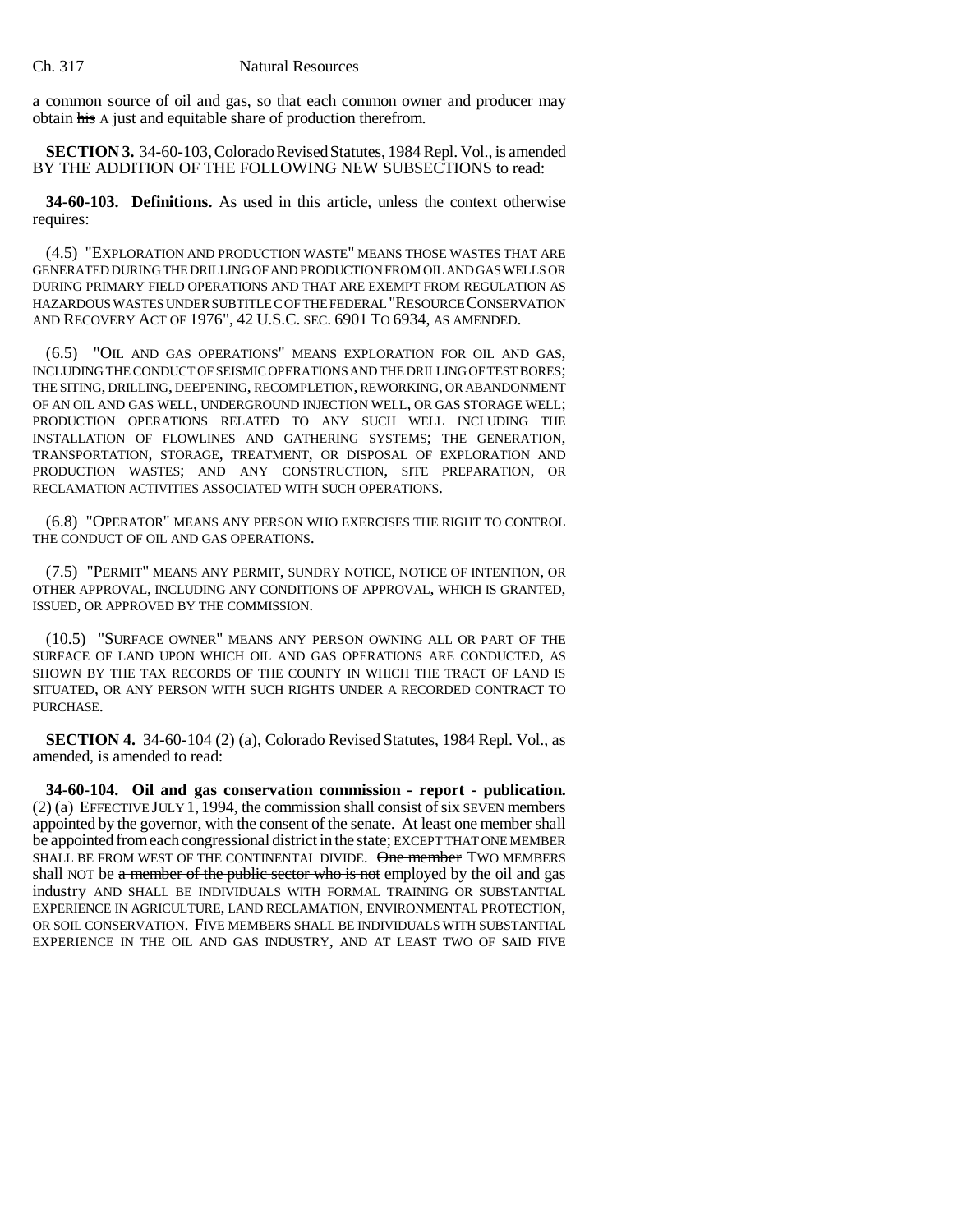MEMBERS SHALL HAVE A COLLEGE DEGREE IN PETROLEUM GEOLOGY OR PETROLEUM ENGINEERING. NO MORE THAN FOUR MEMBERS OF THE COMMISSION SHALL BE MEMBERS OF THE SAME POLITICAL PARTY. A vacancy on the commission occurs whenever any member moves out of the congressional district from which he SUCH MEMBER was appointed. Any member who moves out of such congressional district shall promptly notify the governor of the date of such move, but such notice is not a condition precedent to the occurrence of the vacancy. The governor shall fill the vacancy as provided in paragraph (b) of this subsection  $(2)$ . No more than three members of the commission shall be members of the same major political party. In case one or more vacancies occur on the same day, the governor shall designate the order of filling vacancies.

**SECTION 5.** 34-60-104.5 (2) (d), Colorado Revised Statutes, 1984 Repl. Vol., is amended to read:

**34-60-104.5. Director of commission - duties.** (2) The director of the commission shall:

(d) Appoint, pursuant to section 13 of article XII of the state constitution, such clerical and professional staff AND CONSULTANTS as may be necessary for the efficient AND EFFECTIVE operation of the commission and SHALL exercise general supervisory control over said staff; and

**SECTION 6.** 34-60-106 (1) (d), (2) (d), (11), and (12), Colorado Revised Statutes, 1984 Repl. Vol., as amended, are amended, and the said 34-60-106 is further amended BY THE ADDITION OF THE FOLLOWING NEW SUBSECTIONS, to read:

**34-60-106. Additional powers of the commission.** (1) The commission also has authority to require:

(d) The furnishing of reasonable security conditioned upon the performance of the duty to plug each seismic hole or exploratory well and each dry or abandoned well.

(2) The commission has the authority to regulate:

(d) The disposal of salt water and oil field wastes OIL AND GAS OPERATIONS SO AS TO PREVENT AND MITIGATE SIGNIFICANT ADVERSE ENVIRONMENTAL IMPACTS ON ANY AIR, WATER, SOIL, OR BIOLOGICAL RESOURCE RESULTING FROM OIL AND GAS OPERATIONS TO THE EXTENT NECESSARY TO PROTECT PUBLIC HEALTH, SAFETY, AND WELFARE, TAKING INTO CONSIDERATION COST-EFFECTIVENESS AND TECHNICAL FEASIBILITY.

(11) The commission shall promulgate rules and regulations to protect the health, safety, and welfare of the general public in the drilling, completion, and operation CONDUCT of oil and gas wells and production facilities OPERATIONS.

(12) The commission has the authority to establish, charge, and collect fees for services it provides, including the sale of computer tapes. THE COMMISSION, IN CONSULTATION WITH THE STATE AGRICULTURAL COMMISSION AND THE COMMISSIONER OF AGRICULTURE, SHALL PROMULGATE RULES TO ENSURE PROPER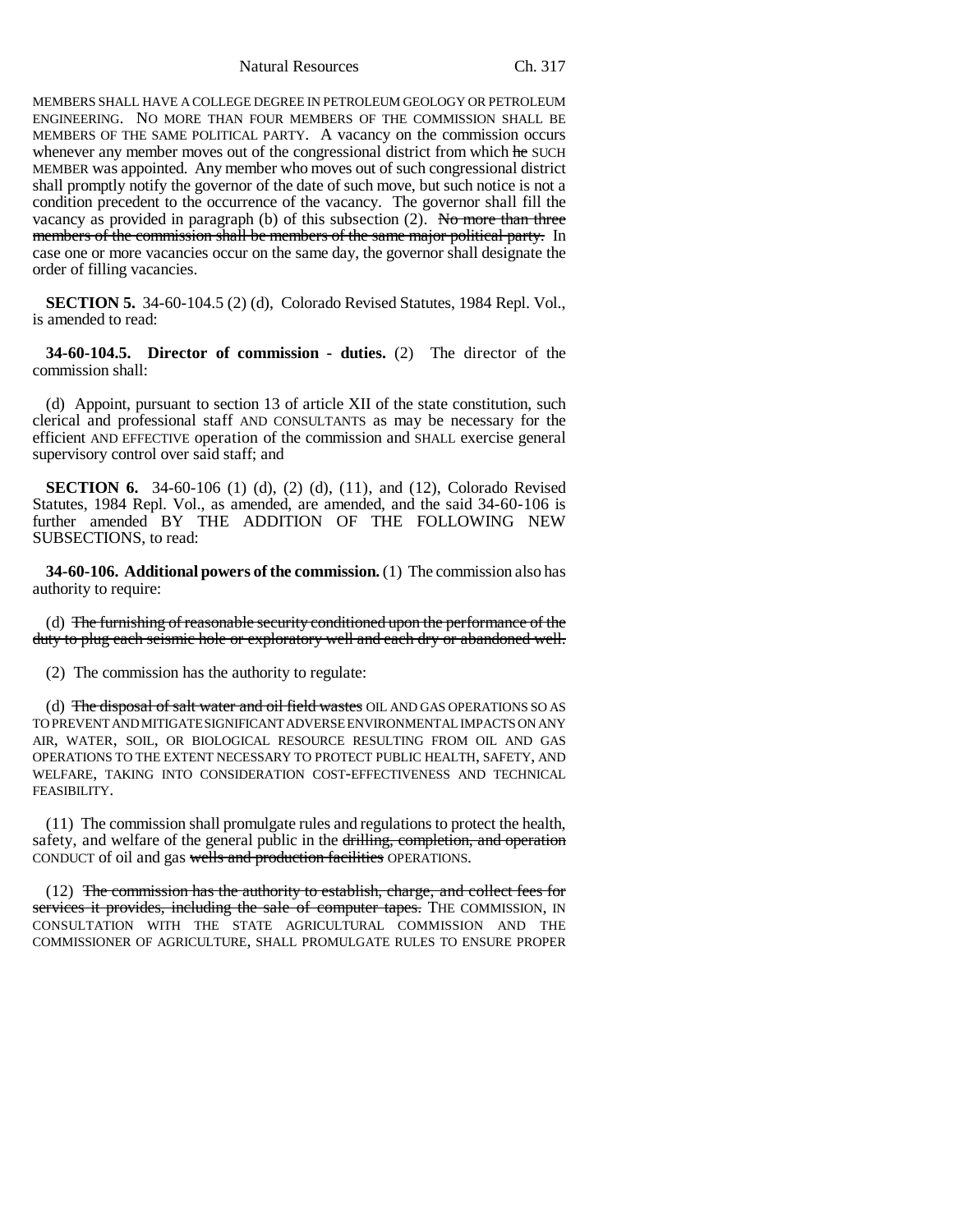RECLAMATION OF THE LAND AND SOIL AFFECTED BY OIL AND GAS OPERATIONS AND TO ENSURE THE PROTECTION OF THE TOPSOIL OF SAID LAND DURING SUCH OPERATIONS.

(13) THE COMMISSION SHALL REQUIRE EVERY OPERATOR TO PROVIDE ASSURANCE THAT IT IS FINANCIALLY CAPABLE OF FULFILLING ANY OBLIGATION IMPOSED UNDER SUBSECTIONS (11) AND (12) OF THIS SECTION. IN COMPLYING WITH THIS REQUIREMENT, AN OPERATOR MAY SUBMIT FOR COMMISSION APPROVAL, WITHOUT LIMITATION, ONE OR MORE OF THE FOLLOWING:

(a) A GUARANTEE OF PERFORMANCE WHERE THE OPERATOR CAN DEMONSTRATE TO THE COMMISSION'S SATISFACTION THAT IT HAS SUFFICIENT NET WORTH TO GUARANTEE PERFORMANCE OF ANY OBLIGATION IMPOSED BY RULE UNDER SUBSECTIONS (11) AND (12) OF THIS SECTION. SUCH GUARANTEE AND DEMONSTRATION OF NET WORTH SHALL BE ANNUALLY REVIEWED BY THE COMMISSION.

(b) A CERTIFICATE OF GENERAL LIABILITY INSURANCE IN A FORM ACCEPTABLE TO THE COMMISSION WHICH NAMES THE STATE AS AN ADDITIONAL INSURED AND WHICH COVERS OCCURRENCES DURING THE POLICY PERIOD OF A NATURE RELEVANT TO AN OBLIGATION IMPOSED BY RULE UNDER SUBSECTIONS (11) AND (12) OF THIS SECTION;

(c) A BOND OR OTHER SURETY INSTRUMENT;

(d) A LETTER OF CREDIT, CERTIFICATE OF DEPOSIT, OR OTHER FINANCIAL INSTRUMENT;

(e) AN ESCROW ACCOUNT OR SINKING FUND DEDICATED TO THE PERFORMANCE OF ANY OBLIGATION IMPOSED BY RULE UNDER SUBSECTIONS (11) AND (12) OF THIS SECTION;

(f) A LIEN OR OTHER SECURITY INTEREST IN REAL OR PERSONAL PROPERTY OF THE OPERATOR. SUCH LIEN OR SECURITY INTEREST SHALL BE IN A FORM AND PRIORITY ACCEPTABLE TO THE COMMISSION IN ITS SOLE DISCRETION AND SHALL BE REVIEWED ANNUALLY BY THE COMMISSION.

(14) THE COMMISSION SHALL PROVIDE A MEANS FOR GIVING REASONABLE ADVANCE NOTICE OF THE COMMENCEMENT OF OIL AND GAS OPERATIONS TO THE APPROPRIATE LOCAL GOVERNMENT AND SURFACE OWNERS WHOSE LANDS WILL BE AFFECTED THEREBY.

(15) THE COMMISSION MAY, AS IT DEEMS APPROPRIATE, ASSIGN ITS INSPECTION AND MONITORING FUNCTION, BUT NOT ITS ENFORCEMENT AUTHORITY, THROUGH INTERGOVERNMENTAL AGREEMENT OR BY PRIVATE CONTRACT; EXCEPT THAT NO SUCH ASSIGNMENT SHALL ALLOW FOR THE IMPOSITION OF ANY NEW TAX OR FEE BY THE ASSIGNEE IN ORDER TO CONDUCT SUCH ASSIGNED INSPECTION AND MONITORING, AND NO SUCH ASSIGNMENT SHALL PROVIDE FOR COMPENSATION CONTINGENT ON THE NUMBER OR NATURE OF ALLEGED VIOLATIONS REFERRED TO THE COMMISSION BY THE ASSIGNEE.

(16) THE COMMISSION HAS THE AUTHORITY TO ESTABLISH, CHARGE, AND COLLECT FEES FOR SERVICES IT PROVIDES, INCLUDING BUT NOT LIMITED TO THE SALE OF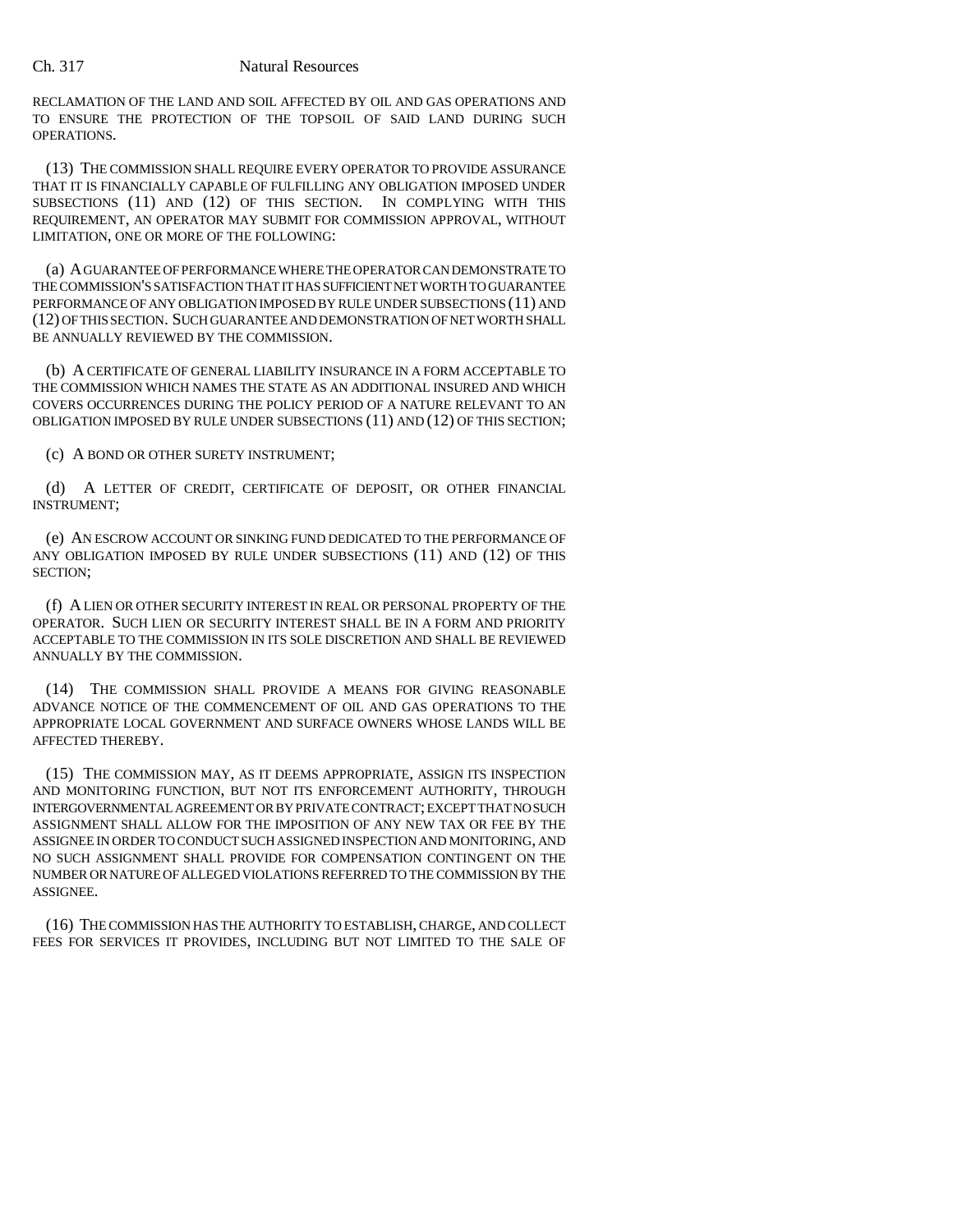COMPUTER DISKS AND TAPES.

**SECTION 7.** 34-60-108 (2), Colorado Revised Statutes, 1984 Repl. Vol., is amended to read:

**34-60-108. Rules - hearings - process.** (2) No rule, regulation, or order, or amendment thereof, shall be made by the commission without a hearing upon at least ten TWENTY days' notice, except as provided in this section. The hearing shall be held at such time and place as may be prescribed by the commission, and any interested person shall be entitled to be heard.

**SECTION 8.** 34-60-109, Colorado Revised Statutes, 1984 Repl. Vol., is amended to read:

**34-60-109. Commission may bring suit.** If it appears that any person is violating or threatening to violate any provision of this article or any rule, regulation, or order made under this article, FAILS TO COMPLY WITH AN ORDER ISSUED PURSUANT TO SECTION 34-60-121, the commission, through the attorney general, shall bring suit in the name of the state against such person in the district court in the county of the residence of the defendant, or in the county of the residence of any defendant if there is more than one defendant, or in the county where the violation is alleged to have occurred, to restrain such person from continuing such violation or from carrying out the threat of violation. In such suit the court may grant injunctions, prohibitory and mandatory, including temporary restraining orders and temporary injunctions. Proceedings for appellate review or any other proceedings for review may be taken from any judgment, decree, or order in any action under this article as provided by law and the Colorado appellate rules, and all proceedings in the trial and appellate court shall have precedence over any other proceedings then pending in such courts. No bonds shall be required of the commission in any such proceeding or review.

**SECTION 9.** 34-60-121 (1), Colorado Revised Statutes, 1984 Repl. Vol., is amended, and the said 34-60-121 is further amended BY THE ADDITION OF THE FOLLOWING NEW SUBSECTIONS, to read:

**34-60-121. Violations and penalties.** (1) Any person OPERATOR who violates any provision of this article, or OF any rule, regulation, or order of the commission, OR OF ANY PERMIT shall be subject to a penalty of not more than one thousand dollars for each act of violation and for each PER day that such violation continues. unless the penalty for such violation is otherwise specifically provided for and made exclusive in this article. ANY SUCH PENALTY SHALL BE IMPOSED BY ORDER OF THE COMMISSION, AFTER A HEARING IN ACCORDANCE WITH SECTION 34-60-108, OR BY AN ADMINISTRATIVE ORDER BY CONSENT ENTERED INTO BY THE COMMISSION AND AN OPERATOR. FOR A VIOLATION WHICH DOES NOT RESULT IN SIGNIFICANT WASTE OF OIL AND GAS RESOURCES OR DAMAGE TO CORRELATIVE RIGHTS OR DOES NOT RESULT IN A SIGNIFICANT ADVERSE IMPACT ON PUBLIC HEALTH, SAFETY, OR WELFARE, THE MAXIMUM PENALTY SHALL NOT EXCEED TEN THOUSAND DOLLARS. THE COMMISSION SHALL PROMULGATE RULES THAT ESTABLISH A PENALTY SCHEDULE APPROPRIATE TO THE NATURE OF THE VIOLATION AND THAT PROVIDE FOR THE CONSIDERATION OF ANY AGGRAVATING OR MITIGATING CIRCUMSTANCES. AN OPERATOR SUBJECT TO A PENALTY ORDER SHALL PAY THE AMOUNT DUE WITHIN THIRTY DAYS OF ITS IMPOSITION, UNLESS SUCH OPERATOR FILES A JUDICIAL APPEAL. THE PENALTIES OWED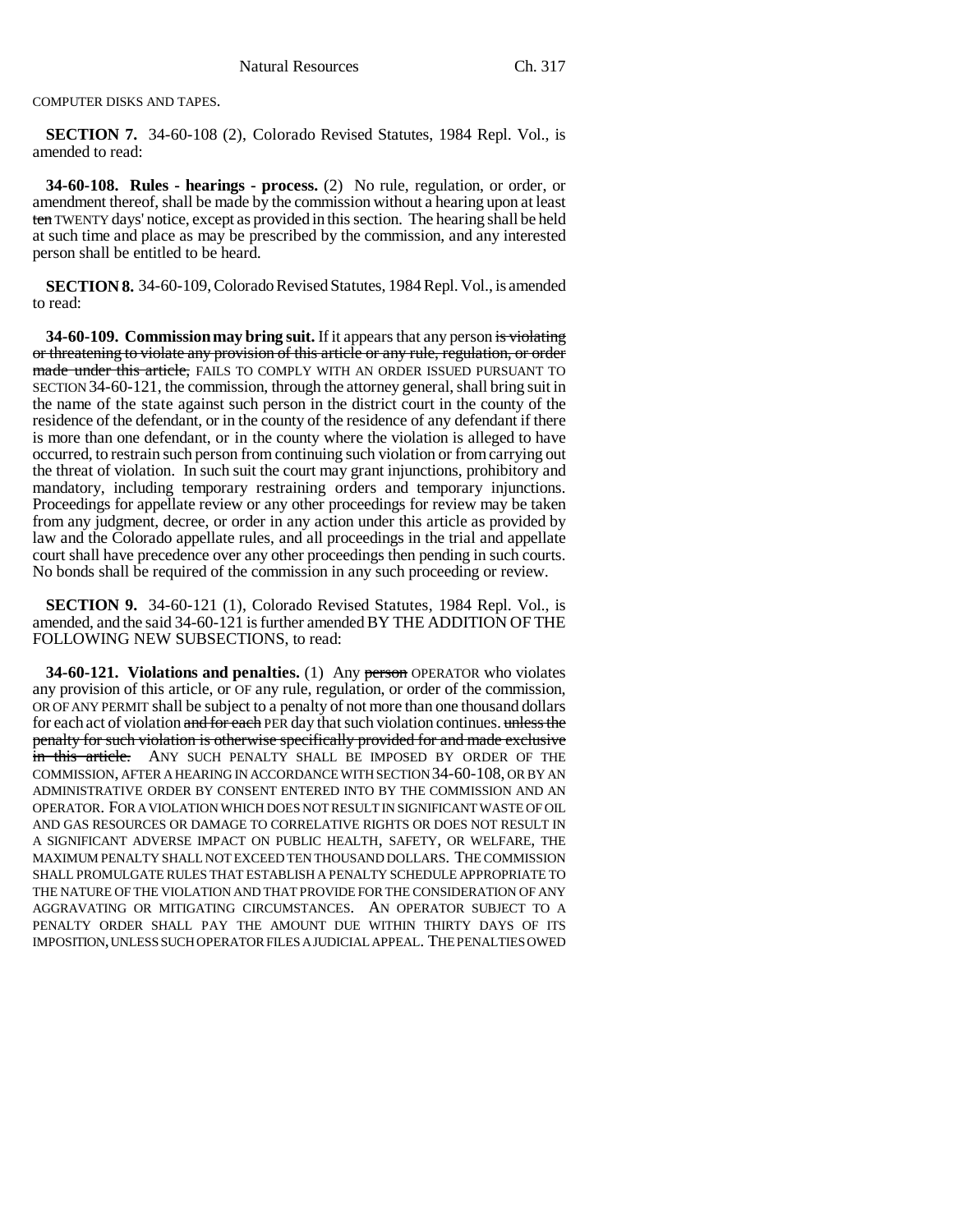UNDER THIS SECTION MAY BE RECOVERED IN A CIVIL ACTION BROUGHT BY THE ATTORNEY GENERAL AT THE REQUEST OF THE COMMISSION IN THE SECOND JUDICIAL DISTRICT. MONEYS COLLECTED THROUGH THE IMPOSITION OF PENALTIES SHALL BE CREDITED FIRST TO ANY LEGAL COSTS AND ATTORNEY FEES INCURRED BY THE ATTORNEY GENERAL IN SUCH A RECOVERY ACTION AND THEN TO THE OIL AND GAS ENVIRONMENTAL RESPONSE FUND, CREATED IN SECTION 34-60-124.

(4) WHENEVER THE COMMISSION OR THE DIRECTOR HAS REASONABLE CAUSE TO BELIEVE A VIOLATION OF ANY PROVISION OF THIS ARTICLE, ANY RULE, REGULATION, OR ORDER OF THE COMMISSION, OR ANY PERMIT HAS OCCURRED, WRITTEN NOTICE SHALL BE GIVEN TO THE OPERATOR WHOSE ACT OR OMISSION ALLEGEDLY RESULTED IN SUCH VIOLATION. THE NOTICE SHALL BE SERVED PERSONALLY OR BY CERTIFIED MAIL, RETURN RECEIPT REQUESTED, TO THE OPERATOR OR THE OPERATOR'S AGENT FOR SERVICE OF PROCESS AND SHALL STATE THE PROVISION ALLEGED TO HAVE BEEN VIOLATED, THE FACTS ALLEGED TO CONSTITUTE THE VIOLATION, AND ANY CORRECTIVE ACTION AND ABATEMENT DEADLINES THE COMMISSION OR DIRECTOR ELECTS TO REQUIRE OF THE OPERATOR.

(5) (a) IF AN OPERATOR FAILS TO TAKE CORRECTIVE ACTION REQUIRED PURSUANT TO SUBSECTION (4) OF THIS SECTION, OR WHENEVER THE COMMISSION OR THE DIRECTOR HAS EVIDENCE THAT A VIOLATION OF ANY PROVISION OF THIS ARTICLE, OR OF ANY RULE, REGULATION, OR ORDER OF THE COMMISSION, OR OF ANY PERMIT, HAS OCCURRED, UNDER CIRCUMSTANCES DEEMED TO CONSTITUTE AN EMERGENCY SITUATION, THE COMMISSION OR THE DIRECTOR MAY ISSUE A CEASE AND DESIST ORDER TO THE OPERATOR WHOSE ACT OR OMISSION ALLEGEDLY RESULTED IN SUCH VIOLATION. SUCH CEASE AND DESIST ORDER SHALL REQUIRE SUCH ACTION BY THE OPERATOR AS THE COMMISSION OR DIRECTOR DEEMS APPROPRIATE. THE ORDER SHALL BE SERVED PERSONALLY OR BY CERTIFIED MAIL, RETURN RECEIPT REQUESTED, TO THE OPERATOR OR THE OPERATOR'S AGENT FOR SERVICE OF PROCESS AND SHALL STATE THE PROVISION ALLEGED TO HAVE BEEN VIOLATED, THE FACTS ALLEGED TO CONSTITUTE THE VIOLATION, THE TIME BY WHICH THE ACTS OR PRACTICES CITED ARE REQUIRED TO CEASE, AND ANY CORRECTIVE ACTION THE COMMISSION OR THE DIRECTOR ELECTS TO REQUIRE OF THE OPERATOR.

(b) THE COMMISSION OR THE DIRECTOR MAY REQUIRE AN OPERATOR TO APPEAR FOR A HEARING BEFORE THE COMMISSION NO SOONER THAN FIFTEEN DAYS AFTER THE ISSUANCE OF A CEASE AND DESIST ORDER; EXCEPT THAT THE OPERATOR MAY REQUEST AN EARLIER HEARING. AT ANY HEARING CONCERNING A CEASE AND DESIST ORDER, THE COMMISSION SHALL PERMIT ALL INTERESTED PARTIES AND ANY COMPLAINING PARTIES TO PRESENT EVIDENCE AND ARGUMENT AND TO CONDUCT CROSS-EXAMINATION REQUIRED FOR A FULL DISCLOSURE OF THE FACTS.

(c) IN THE EVENT AN OPERATOR FAILS TO COMPLY WITH A CEASE AND DESIST ORDER, THE COMMISSION MAY REQUEST THE ATTORNEY GENERAL TO BRING SUIT PURSUANT TO SECTION 34-60-109.

IF THE COMMISSION DETERMINES, AFTER A HEARING CONDUCTED IN ACCORDANCE WITH SECTION 34-60-108, THAT AN OPERATOR HAS FAILED TO PERFORM ANY CORRECTIVE ACTION IMPOSED UNDER SUBSECTION (4) OF THIS SECTION OR FAILED TO COMPLY WITH A CEASE AND DESIST ORDER ISSUED UNDER SUBSECTION (5) OF THIS SECTION WITH REGARD TO A VIOLATION OF A PERMIT PROVISION, THE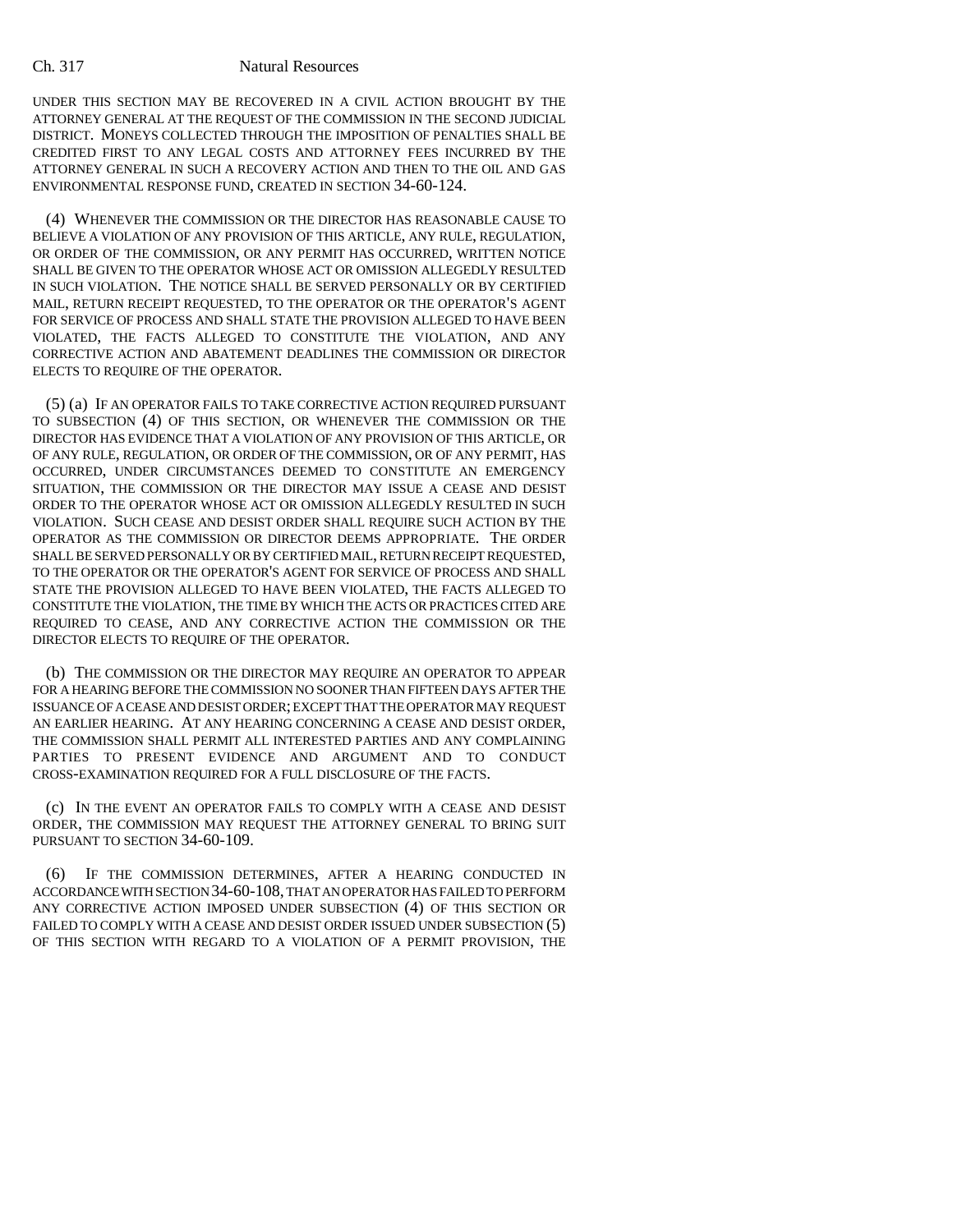COMMISSION MAY ISSUE AN ORDER SUSPENDING, MODIFYING, OR REVOKING SUCH PERMIT OR MAY TAKE OTHER APPROPRIATE ACTION. AN OPERATOR SUBJECT TO AN ORDER THAT SUSPENDS, MODIFIES, OR REVOKES A PERMIT SHALL CONTINUE THE AFFECTED OPERATIONS ONLY FOR THE PURPOSE OF BRINGING THEM INTO COMPLIANCE WITH THE PERMIT OR MODIFIED PERMIT AND SHALL DO SO UNDER THE SUPERVISION OF THE COMMISSION. ONCE THE AFFECTED OPERATIONS ARE IN COMPLIANCE TO THE SATISFACTION OF THE COMMISSION AND ANY PENALTY NOT SUBJECT TO JUDICIAL REVIEW OR APPEAL HAS BEEN PAID, THE COMMISSION SHALL REINSTATE THE PERMIT.

(7) WHENEVER THE COMMISSION OR THE DIRECTOR HAS EVIDENCE THAT AN OPERATOR IS RESPONSIBLE FOR A PATTERN OF VIOLATION OF ANY PROVISION OF THIS ARTICLE, OR OF ANY RULE, REGULATION, OR ORDER OF THE COMMISSION, OR OF ANY PERMIT, THE COMMISSION OR THE DIRECTOR SHALL ISSUE AN ORDER TO SUCH OPERATOR TO APPEAR FOR A HEARING BEFORE THE COMMISSION IN ACCORDANCE WITH SECTION 34-60-108. IF THE COMMISSION FINDS, AFTER SUCH HEARING, THAT A KNOWING AND WILLFUL PATTERN OF VIOLATION EXISTS, IT MAY ISSUE AN ORDER WHICH SHALL PROHIBIT THE ISSUANCE OF ANY NEW PERMITS TO SUCH OPERATOR. WHEN SUCH OPERATOR DEMONSTRATES TO THE SATISFACTION OF THE COMMISSION THAT IT HAS BROUGHT EACH OF THE VIOLATIONS INTO COMPLIANCE AND THAT ANY PENALTY NOT SUBJECT TO JUDICIAL REVIEW OR APPEAL HAS BEEN PAID, SUCH ORDER DENYING NEW PERMITS SHALL BE VACATED.

**SECTION 10.** 34-60-122 (1) (b) and (2) (a), Colorado Revised Statutes, 1984 Repl. Vol., as amended, are amended to read:

**34-60-122. Expenses - fund created.** (1) (b) In addition to the charge imposed by paragraph (a) of this subsection (1), the filing and service fee required to be paid under section 34-60-106 (1) (f), and the fees authorized for other services provided by the commission by section 34-60-106 (12), there is imposed on the market value at the well of all oil and natural gas produced, saved, and sold or transported from the field where produced in this state a surcharge not to exceed two-tenths of one mill on the dollar, to be deposited in the oil and gas environmental response fund created pursuant to section 34-60-124. The commission shall, by order, fix the amount of such surcharge in the first instance and may, from time to time, reduce or increase the amount thereof as, in its judgment, the expenses chargeable against the oil and gas environmental response fund may require; except that the commission shall make every reasonable effort to assure that the unobligated portion of the fund does not exceed five hundred thousand ONE MILLION dollars at any time.

(2) (a) On or before March 1, June 1, September 1, and December 1 of each year, every producer or purchaser, whichever disburses funds directly to each and every person owning a working interest, a royalty interest, an overriding royalty interest, a production payment and other similar interests from the sale of oil or natural gas subject to the charge imposed by subsection (1) of this section, shall file a return with the commission showing the volume of oil, gas, or condensate produced or purchased by him during the preceding calendar quarter, AND the actual sales value of such oil, gas, or condensate, including the total consideration due or received at the point of delivery. and the name, address, and percentage interest of each owner of interest in the oil or gas, as shown by the records of the person submitting such return; except that no such list need be submitted if the ownership interests have not changed since the last return was submitted and the producer or purchaser so states on the return.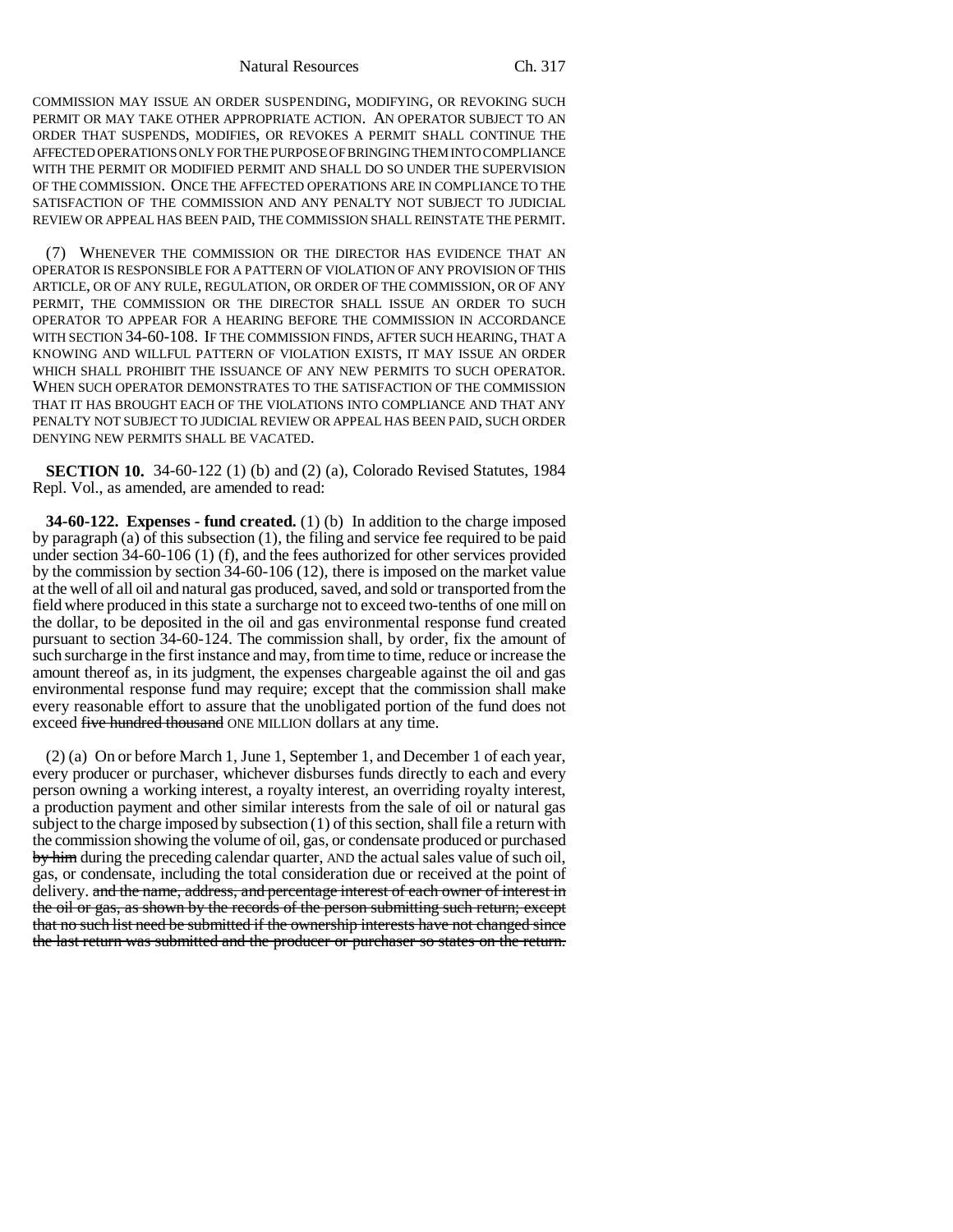The party furnishing the list shall state that the information is believed to be accurate, but that the party need not warrant the correctness of the data set out therein. Any use made of such list by the state of Colorado or any of its agencies or by any political subdivision of the state shall be at the sole risk of the state, such agency, or such political subdivision, and no liability shall be suffered by the party as a result of furnishing any information under this subsection  $(2)$ . Such return shall be accompanied by the total amount of the charges due on all interests in the oil or gas except those interests exempted under the provisions of subsection (4) of this section.

**SECTION 11.** 34-60-124, Colorado Revised Statutes, 1984 Repl. Vol., as amended, is amended to read:

**34-60-124. Oil and gas environmental response fund.** (1) There is hereby created in the state treasury the oil and gas environmental response fund, to which shall be credited the following moneys:

(a) The revenues from the surcharge imposed by the commission pursuant to section 34-60-122 (1) (b);

(b) Moneys reimbursed to OR RECOVERED BY the commission in payment for costs incurred pursuant to section 34-60-125 FUND EXPENDITURES;

(c) Any moneys appropriated to such fund by the general assembly;

(d) Any moneys granted to the commission from any federal agency for the purposes outlined under subsection (4) of this section;

(e) PREPAYMENTS BY OPERATORS, IN SITUATIONS WHERE A RESPONSIBLE PARTY CANNOT BE IDENTIFIED, AS A CREDIT AGAINST THE SURCHARGE IMPOSED BY SECTION 34-60-122 (1) (b), WHETHER IN CASH OR THROUGH THE PROVISION OF SERVICES OR EQUIPMENT, IN ORDER THAT THE COMMISSION MAY CONDUCT THE ACTIVITIES PROVIDED FOR IN SUBSECTION (4) OF THIS SECTION;

(f) MONEYS RECOVERED FROM THE SALE OF SALVAGED EQUIPMENT, AS PROVIDED FOR IN PARAGRAPH (c) OF SUBSECTION (6) OF THIS SECTION.

(2) The moneys in the oil and gas environmental response fund shall not revert to the general fund at the end of any fiscal year.

(3) The moneys in the OIL AND GAS ENVIRONMENTAL RESPONSE fund shall be subject to annual appropriation by the general assembly.

(4) The fund shall be used as provided in section 34-60-125 to mitigate adverse environmental impacts on subsurface soil, surface soil, groundwater, nearby surface waters, or nearby surface vegetation, resulting from the drilling, operation, or production of oil and gas from wells which have been abandoned or plugged and abandoned, to the extent that mitigation is necessary to protect public health, safety, and welfare at a specific site and to the extent appropriate, considering current economic and technological feasibility. The fund may also be used to investigate allegations of adverse environmental impacts. THE FUND MAY BE EXPENDED BY THE COMMISSION, OR BY THE DIRECTOR AT THE COMMISSION'S DIRECTION, PRIOR TO,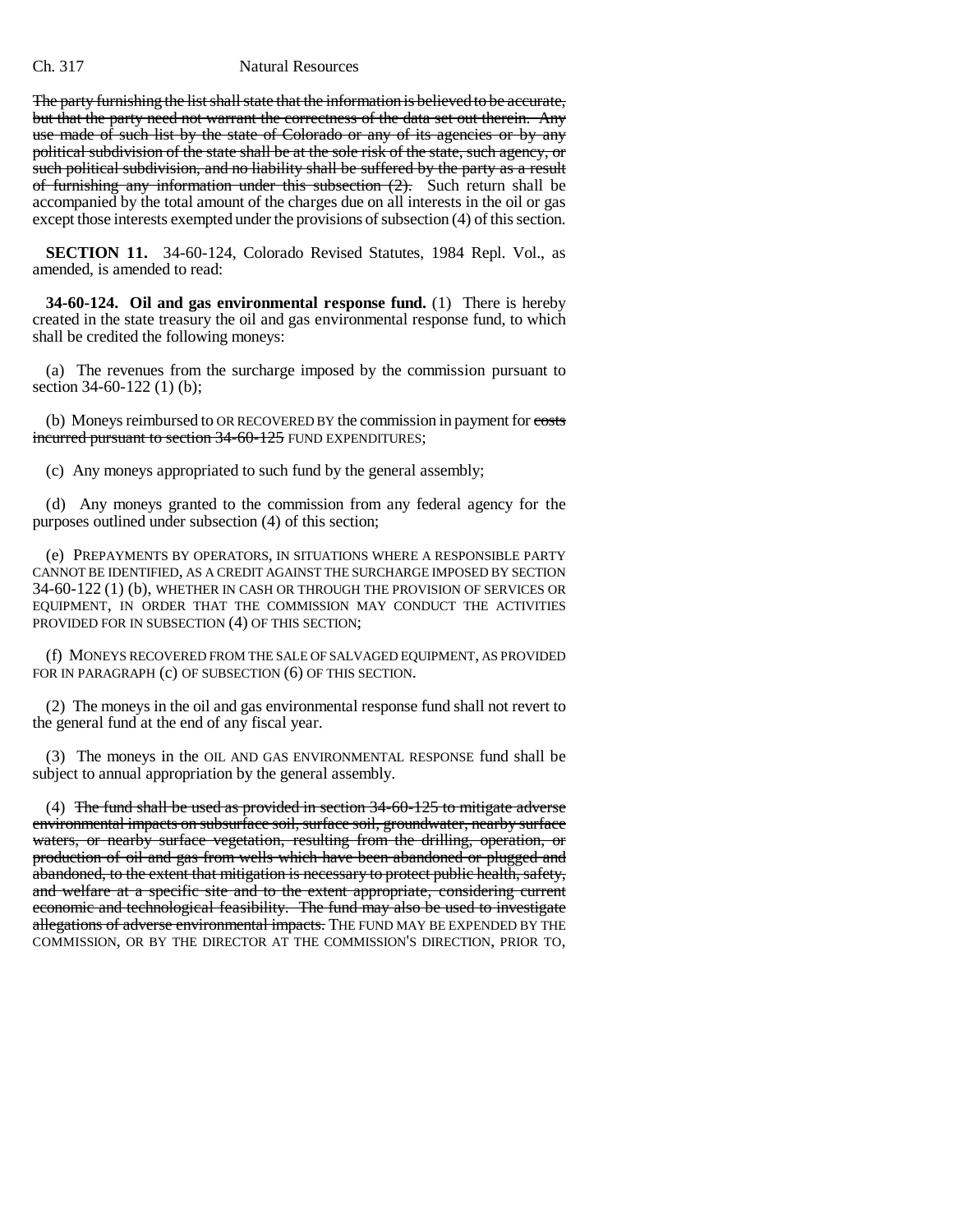DURING, OR AFTER THE CONDUCT OF OIL AND GAS OPERATIONS TO INVESTIGATE, PREVENT, MONITOR, OR MITIGATE CONDITIONS THAT THREATEN TO CAUSE, OR THAT ACTUALLY CAUSE, A SIGNIFICANT ADVERSE ENVIRONMENTAL IMPACT ON ANY AIR, WATER, SOIL, OR BIOLOGICAL RESOURCE. THE FUND MAY BE EXPENDED TO GATHER BACKGROUND OR BASELINE DATA ON ANY AIR, WATER, SOIL, OR BIOLOGICAL RESOURCE WHICH THE COMMISSION DETERMINES MAY BE SO IMPACTED BY THE CONDUCT OF OIL AND GAS OPERATIONS. THE FUND MAY BE EXPENDED TO INVESTIGATE ALLEGED VIOLATIONS OF ANY PROVISION OF THIS ARTICLE, OR OF ANY RULE, REGULATION, OR ORDER OF THE COMMISSION, OR OF ANY PERMIT WHERE THE ALLEGED VIOLATION THREATENS TO CAUSE OR ACTUALLY CAUSES A SIGNIFICANT ADVERSE ENVIRONMENTAL IMPACT.

(5) The director of the oil and gas conservation commission shall prepare an annual report for the executive director of the department of natural resources, the general assembly, and the governor regarding the operations of and disbursements from the fund.

(6) FOR THE PURPOSES PROVIDED FOR IN SUBSECTION (4) OF THIS SECTION, THE COMMISSION IS AUTHORIZED TO:

(a) ENTER ONTO ANY LANDS OR WATERS, PUBLIC OR PRIVATE; AND, EXCEPT IN EMERGENCY SITUATIONS, THE COMMISSION SHALL PROVIDE REASONABLE NOTICE PRIOR TO SUCH ENTRY IN ORDER TO ALLOW A SURFACE OWNER, LOCAL GOVERNMENT DESIGNEE, OPERATOR, OR RESPONSIBLE PARTY TO BE PRESENT AND TO OBTAIN DUPLICATE SAMPLES AND COPIES OF ANALYTICAL REPORTS;

(b) REQUIRE RESPONSIBLE PARTIES TO CONDUCT INVESTIGATION OR MONITORING ACTIVITIES AND TO PROVIDE THE COMMISSION WITH THE RESULTS;

(c) CONFISCATE AND SELL FOR SALVAGE ANY EQUIPMENT ABANDONED BY A RESPONSIBLE PARTY AT A LOCATION WHERE THE CONDUCT OF OIL AND GAS OPERATIONS HAS RESULTED IN A SIGNIFICANT ADVERSE ENVIRONMENTAL IMPACT; EXCEPT THAT THIS AUTHORITY SHALL BE SUBJECT TO AND SECONDARY TO ANY VALID LIENS, SECURITY INTERESTS, OR OTHER LEGAL INTERESTS IN SUCH EQUIPMENT ASSERTED BY ANY TAXING AUTHORITY OR BY ANY CREDITOR OF THE RESPONSIBLE PARTY.

(7) IF THE COMMISSION DETERMINES THAT MITIGATION OF A SIGNIFICANT ADVERSE ENVIRONMENTAL IMPACT ON ANY AIR, WATER, SOIL, OR BIOLOGICAL RESOURCE IS NECESSARY AS A RESULT OF THE CONDUCT OF OIL AND GAS OPERATIONS, THE COMMISSION SHALL ISSUE AN ORDER REQUIRING THE RESPONSIBLE PARTY TO PERFORM SUCH MITIGATION. IF THE RESPONSIBLE PARTY CANNOT BE IDENTIFIED OR REFUSES TO COMPLY WITH SUCH ORDER, THE COMMISSION SHALL AUTHORIZE THE NECESSARY EXPENDITURES FROM THE FUND. THE COMMISSION SHALL BRING SUIT IN THE SECOND JUDICIAL DISTRICT TO RECOVER SUCH EXPENDITURES FROM ANY RESPONSIBLE PARTY WHO REFUSES TO PERFORM SUCH MITIGATION OR ANY RESPONSIBLE PARTY WHO IS SUBSEQUENTLY IDENTIFIED, SUCH ACTION TO BE BROUGHT WITHIN A TWO-YEAR PERIOD FROM THE DATE THAT FINAL EXPENDITURES WERE AUTHORIZED. MONEYS RECOVERED AS A RESULT OF SUCH SUIT SHALL FIRST BE APPLIED TO THE COMMISSION'S LEGAL COSTS AND ATTORNEY FEES AND SHALL THEN BE CREDITED TO THE FUND.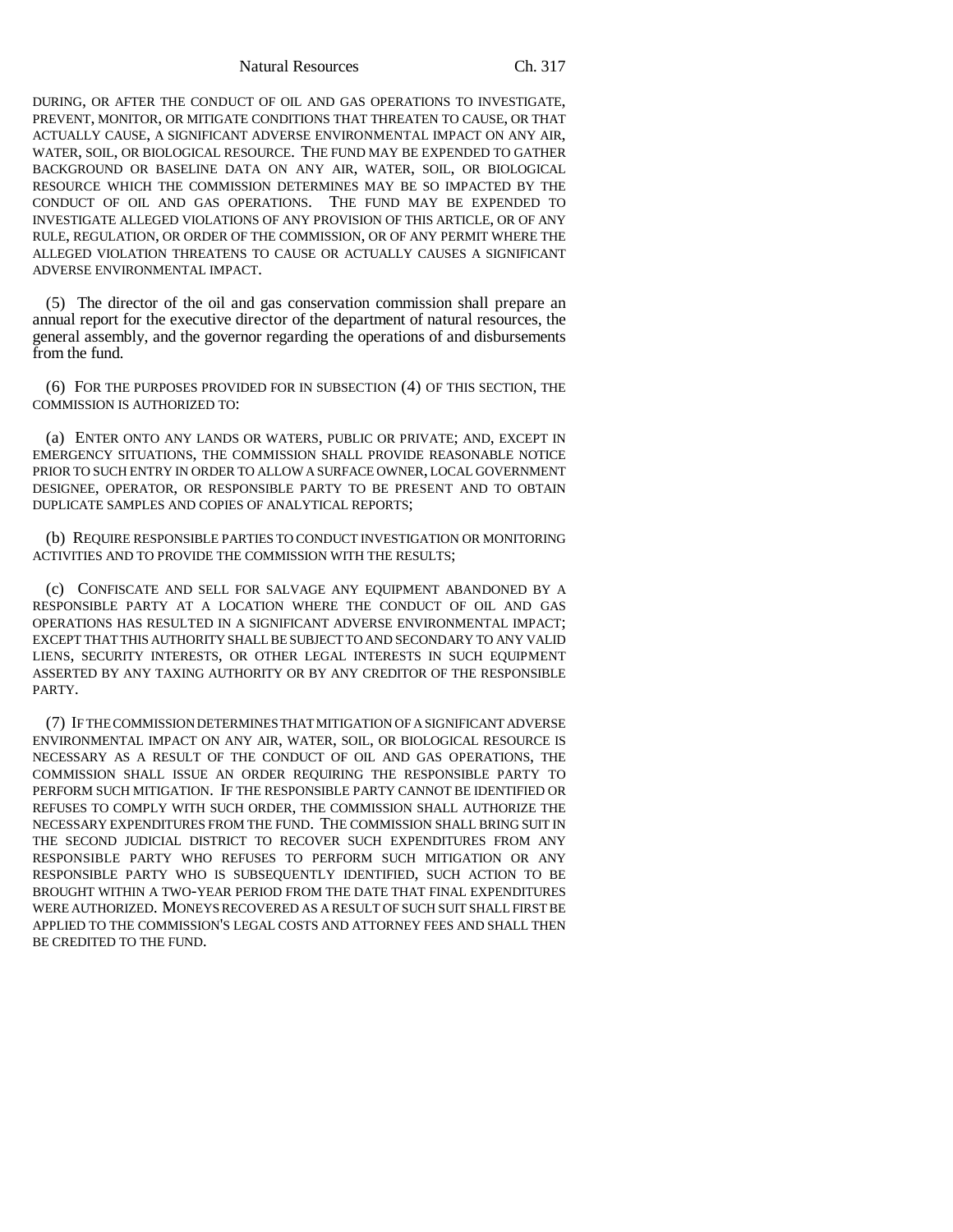(8) (a) FOR PURPOSES OF THIS SECTION, "RESPONSIBLE PARTY" MEANS ANY PERSON WHO CONDUCTS AN OIL AND GAS OPERATION IN A MANNER WHICH IS IN CONTRAVENTION OF ANY THEN-APPLICABLE PROVISION OF THIS ARTICLE, OR OF ANY RULE, REGULATION, OR ORDER OF THE COMMISSION, OR OF ANY PERMIT THAT THREATENS TO CAUSE, OR ACTUALLY CAUSES, A SIGNIFICANT ADVERSE ENVIRONMENTAL IMPACT TO ANY AIR, WATER, SOIL, OR BIOLOGICAL RESOURCE. "RESPONSIBLE PARTY" INCLUDES ANY PERSON WHO DISPOSES OF ANY OTHER WASTE BY MIXING IT WITH EXPLORATION AND PRODUCTION WASTE THAT THREATENS TO CAUSE, OR ACTUALLY CAUSES, A SIGNIFICANT ADVERSE ENVIRONMENTAL IMPACT TO ANY AIR, WATER, SOIL, OR BIOLOGICAL RESOURCE.

(b) EXCEPT AS OTHERWISE PROVIDED IN PARAGRAPH (a) OF THIS SUBSECTION (8), "RESPONSIBLE PARTY" DOES NOT INCLUDE ANY LANDOWNER, WHETHER OF THE SURFACE ESTATE, MINERAL ESTATE, OR BOTH, WHO DOES NOT ENGAGE IN, OR ASSUME RESPONSIBILITY FOR, THE CONDUCT OF OIL AND GAS OPERATIONS.

(9) FOR PURPOSES OF THIS SECTION, ANY PERSON WHO IS FOUND TO BE A RESPONSIBLE PARTY SHALL BE DEEMED TO HAVE CONSENTED TO THE JURISDICTION OF THE COMMISSION AND THE COURTS OF THE STATE OF COLORADO. EACH RESPONSIBLE PARTY SHALL BE LIABLE ONLY FOR A PROPORTIONATE SHARE OF ANY COSTS IMPOSED UNDER THIS SECTION AND SHALL NOT BE HELD JOINTLY AND SEVERALLY LIABLE FOR SUCH COSTS.

**SECTION 12.** 34-60-125, Colorado Revised Statutes, 1984 Repl. Vol., as amended, is repealed as follows:

**34-60-125. Mitigation of adverse environmental impacts.** (1) If the commission determines that mitigation is necessary at an oil or gas well and the owner can be identified, the commission may order the owner to mitigate any adverse environmental impacts as provided for in section 34-60-124 (4). Such order shall be served upon the owner personally or by certified mail, return receipt requested, and shall require the owner to mitigate such adverse environmental impacts as expeditiously as the commission may determine. The commission may also order the director of the commission to use moneys from the environmental response fund to mitigate such adverse environmental impacts if the owner fails to do so or if the owner cannot be identified. The commission may also order the director to use moneys from the environmental response fund to investigate allegations of adverse environmental impacts. The commission may file suit in the district court for the judicial district in which the well is located to recover from the owner of the well the costs incurred by the director in investigating and mitigating the adverse environmental impacts. The moneys obtained as a result of any suit brought pursuant to this subsection (1) shall be credited to the oil and gas environmental response fund created in section 34-60-124 (1).

 $\left( -2 \right)$  For the purpose of implementing the provisions of this section, the commission is authorized:

 $(a)$  To enter onto any lands or waters, public or private, and to evaluate adverse environmental impacts when it has reason to believe that such impacts are occurring;

(b) To monitor or test or require the owner to monitor or test the well, subsurface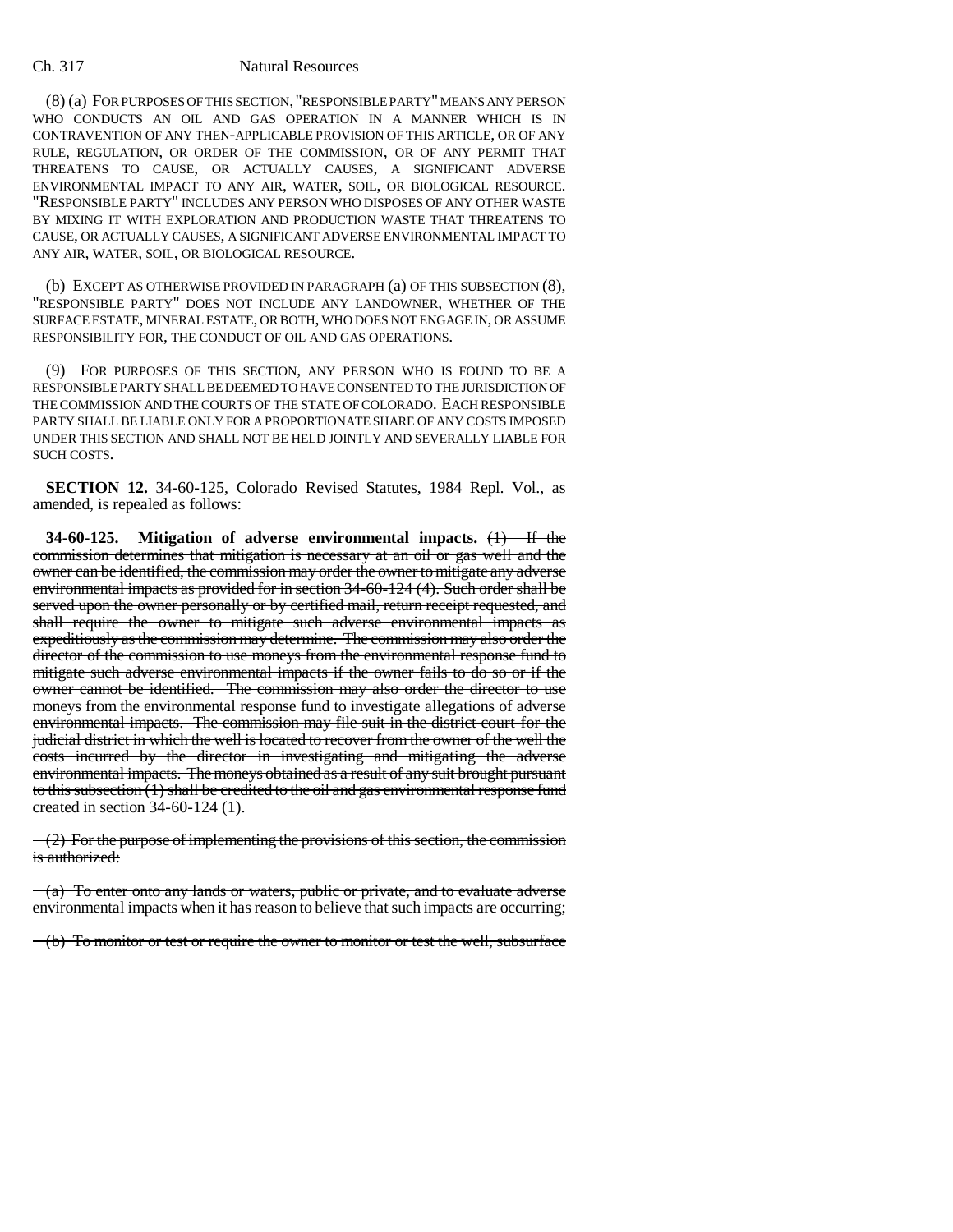soil, surface soil, groundwater, surface waters, or surface vegetation. If the commission or its designee takes the samples or performs the tests, the commission or its designee shall provide reasonable notice, if possible, to the owner, specifying the date, time, and place the samples will be taken or the tests will be performed and shall provide the owner an opportunity to be present at such time. A duplicate sample taken for testing shall be provided to any person the commission or its designee reasonably believes may be the owner of the well, if such person makes a request therefor. A duplicate copy of the analytical report pertaining to the samples taken pursuant to this paragraph (b) shall be provided as soon as practicable to any person the commission or its designee reasonably believes may be the owner of the well.

 $(-c)$  To sell for salvage the equipment and material which is removed from the well for the purpose of covering the costs of mitigation.

(3) For purposes of this section, unless the context otherwise requires, "owner" means the person, as defined in section 34-60-103 (8), who exercised the right to drill into and produce from a pool and to appropriate the oil or gas produced therefrom either for himself or others or for himself and others. Such term includes the owner of a well capable of producing oil or gas, or both. "Owner" also includes any assignee or grantee of an interest from a former owner; except that, for purposes of this section, any person having fee title to the minerals at the termination or expiration of a lease who did not pay any share of the expenses of drilling or operating the well shall not be an owner. Each owner shall be liable only for a share of the costs incurred for mitigation proportionate to such owner's working interest share in the well.

**SECTION 13.** 34-60-126, Colorado Revised Statutes, 1984 Repl. Vol., as amended, is repealed as follows:

**34-60-126. Credit allowed for prior payment for mitigation of environmental impacts.** (1) Subject to approval by the commission, there shall be allowed as a credit against the charge imposed pursuant to section 34-60-122 (1) (b), an amount equal to the value of approved contributions made by the producer or purchaser to mitigate adverse environmental impacts at an oil or gas well where the owner cannot be identified. Such credit may be allowed for approved contributions made after March 1, 1990. The amount of credit available, including carry-overs, shall not exceed the producer's or purchaser's current liability for the charge imposed pursuant to section  $34-60-122(1)(b)$ . Any excess shall be carried over and shall be available as a credit against the producer's or purchaser's succeeding liability for such charge.

 $-(2)$  Approved contributions, for the purpose of such credit, shall include contributions of services or property or payment of money to the commission or any other person to mitigate adverse environmental impacts as provided for in section 34-60-124 (4) at an oil or gas well where the owner cannot be identified.

 $\sim$  (3) Certification of eligibility for credit for an approved contribution for a specified value or amount must be transmitted by the executive director of the department of natural resources to the director of the commission and the producer or purchaser.

**SECTION 14. Appropriation.** (1) In addition to any other appropriation, there is hereby appropriated, out of any moneys in the oil and gas environmental response